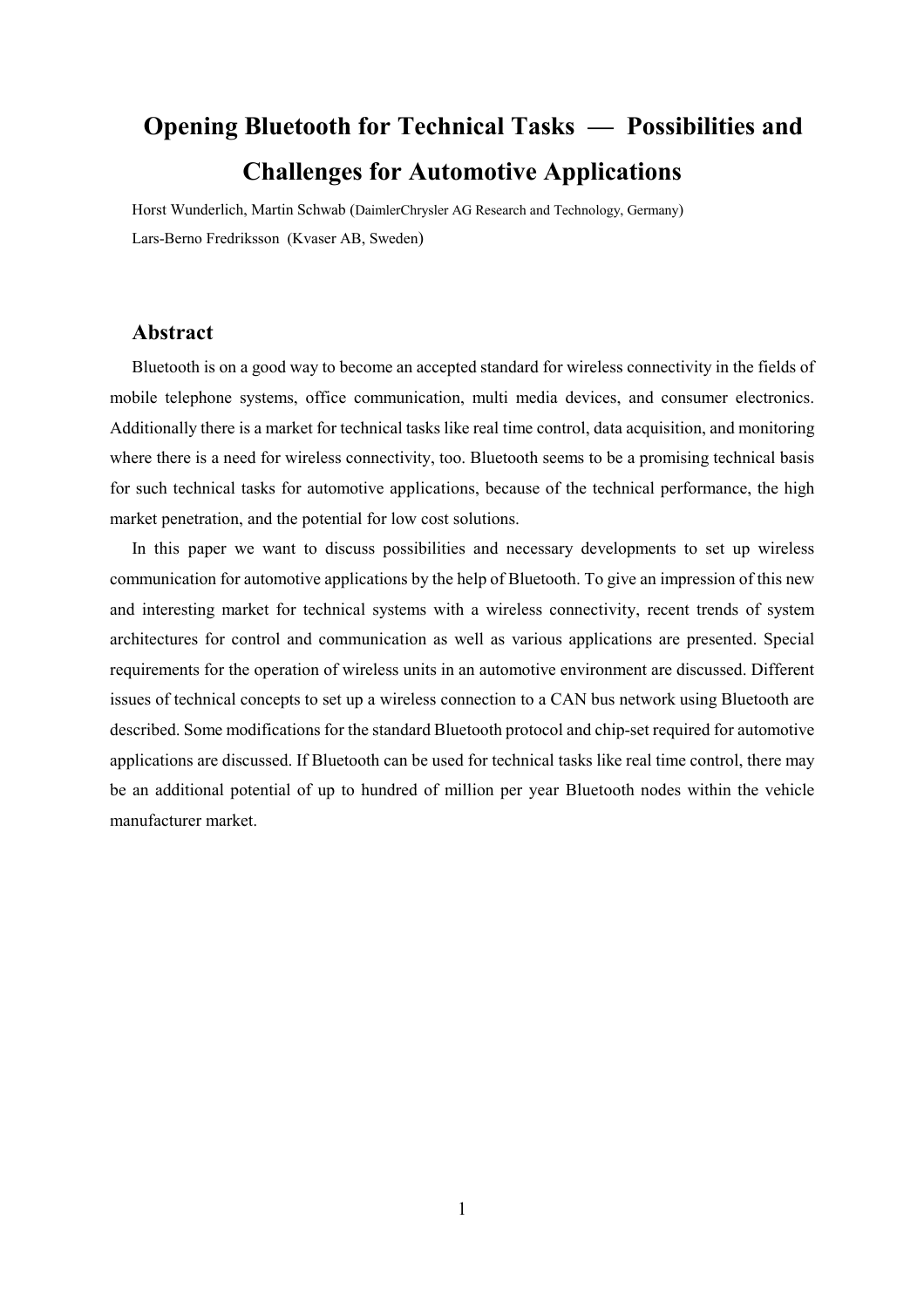# **Introduction**

Starting in the market of mobile phones hard work has been done to specify, to develop, and to establish Bluetooth as a new standard solution for a radio based wireless communication. A big advantage – of course – is the wireless connectivity for mobile or portable devices. Therefore many activities started to make Bluetooth available for other products in similar fields of application. Examples for such Bluetooth applications are the networking of PCs and peripheral devices, multi-media devices, and portable products of consumer electronics. These Bluetooth devices, which are under development up to now, may be used in different environments: out door, at home, in the office, and inside vehicles. But there is a demand on wireless systems in other additional markets, too. An important example is the market for technical tasks like automatic control, monitoring, and data acquisition. Potential fields of application are the automotive industry and the wide range of automation industry (factory automation, building automation, medical device industry, ...) Compared to the applications mentioned above, the biggest benefit of a wireless connectivity for technical systems in vehicles is not portability but an increase in flexibility – especially during the phase of product design – and the replacement of cables. To set up wireless systems also for technical tasks is the motivation to discuss technical solutions on the basis of Bluetooth technology. Although modifications and further developments of the existing specification may be necessary, the technical performance, the high level of standardization, and the expected dissemination of Bluetooth make it an interesting technology. In this paper we want to focus on the potential of Bluetooth for technical tasks in the automotive industry, which is an important volume market.

# **General Trends and Requirements for Technical Tasks**

For vehicles different developments are on the way to implement Bluetooth solutions for consumer oriented applications. These are mostly conventional Bluetooth applications for example for mobile phone, navigation system or different portable devices. The basis for these applications is the original specification of Bluetooth. Of course the behavior of a radio link inside a vehicle has to be studied carefully. Without neglecting this important field of application our intention in this paper is to focus on technical tasks for example for control or monitoring. For automotive applications this includes technical tasks inside the vehicle as well as during production, and during service. These technical tasks are basically concentrated on the product "vehicle" and the process of driving it.

The most important advantages of wireless technologies for technical tasks are more or less hidden to the vehicle customer. The benefit of such a solution is the increase in flexibility, modularity and reliability. Although the benefit cannot be experienced directly by customers it is nonetheless important for automotive industry. An overview of the most important technical advantages for the application of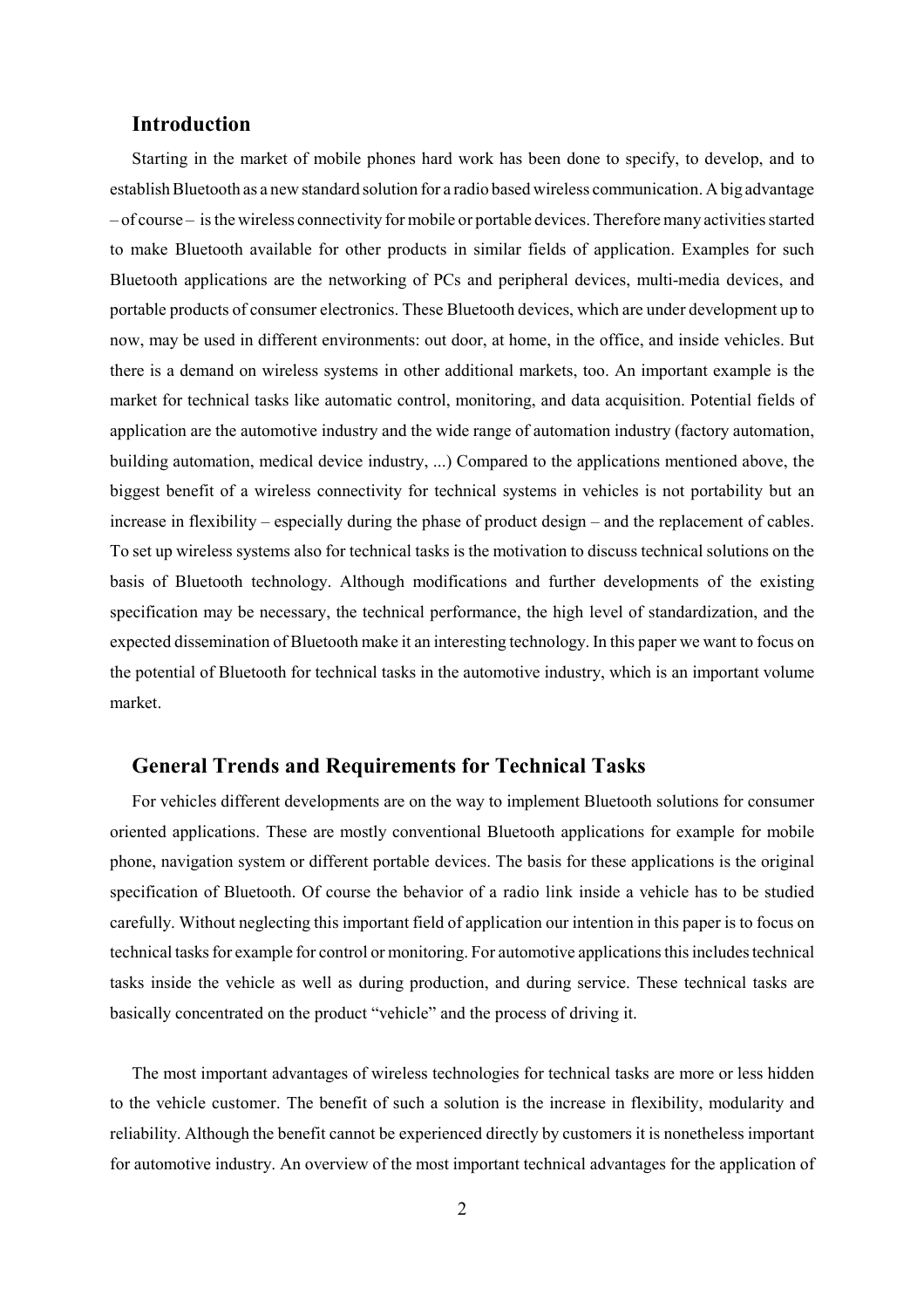wireless systems in vehicles is shown in Fig. 1.



Fig. 1: Advantages and benefit of wireless systems for technical tasks

For several years a major trend in vehicle development has been the increasing number of electrical and electronic systems. Many of these systems have been introduced to offer innovations to the customer by an increase in functionality, comfort, and safety. Another reason is the partial replacement of mechanical components by electrical components or their integration into mechatronic systems. On a more technical level some other major trends are as follows:

- extended automation and increasing number of control tasks (process level and system/component/ level)
- increasing number of monitoring and diagnostic tasks
- increasing number of variants (variety)
- increasing degree of decentralization
- increasing demand for communication between several control units as well as between sensor/actuator units and control units
- increasing degree of system integration (e.g. mechatronics).

Using conventional technologies only, these trends cause increasing difficulties. Some of the biggest problems are as follows:

increasing number of wires and complexity of harness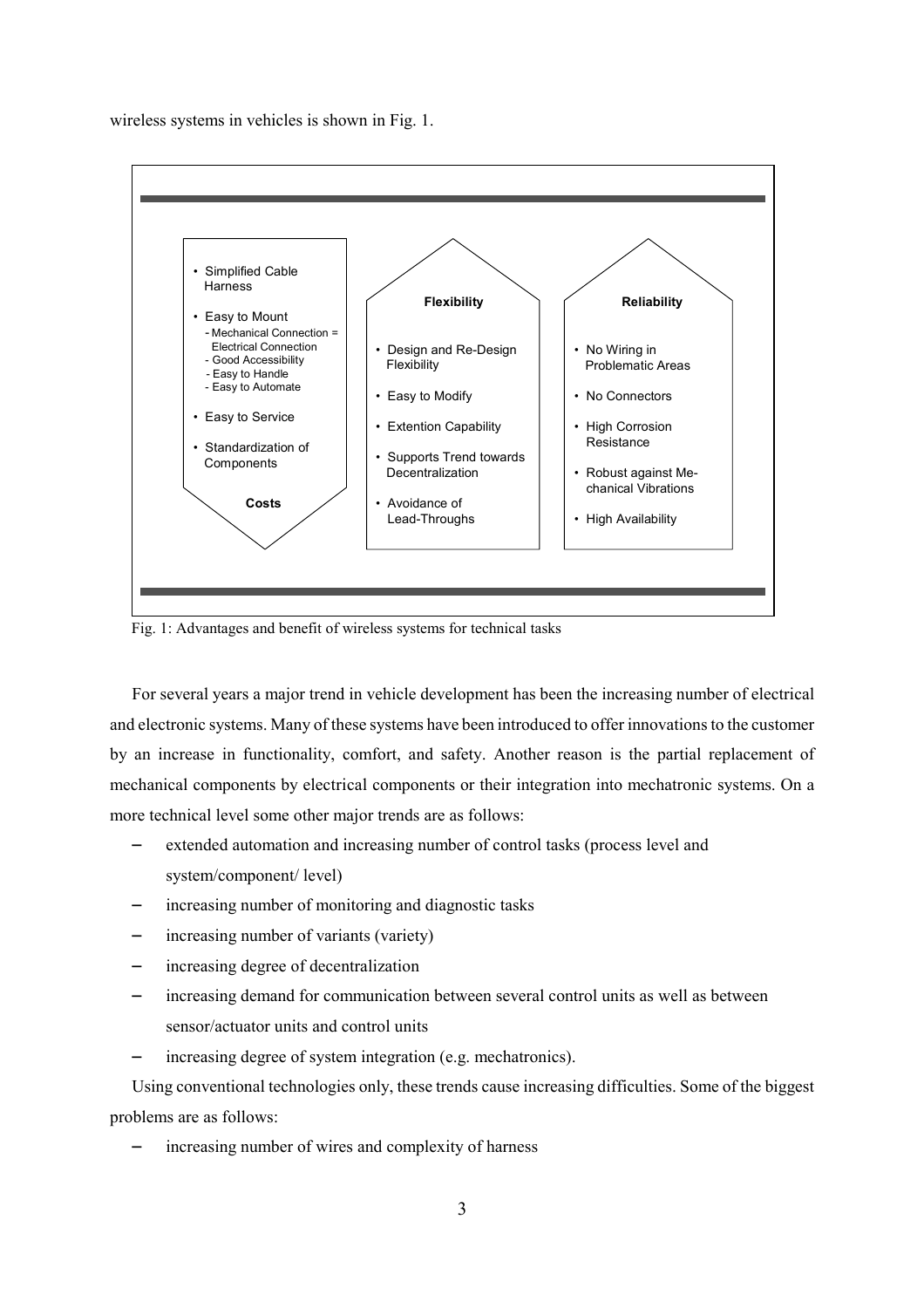- increasing number of connectors/pins
- increase of malfunctions due to connector failures
- high cost in case of design modifications
- high cost for assembly, service, and repair

A development strategy aimed at the introduction of wireless systems for automotive applications really fits to the described technological trends. The discussion about wireless systems – which in general include technologies for the transmission of data and electrical power – is focused here on wireless communication using Bluetooth technology.

Well known technical solutions to overcome the problems of increased complexity of wiring consist in the introduction of bus systems for networking or the use of wireless communication techniques. Today most vehicle manufacturers are using bus systems in their design of a control architecture. Especially CAN is an established bus for a wide range of applications. In many vehicles different communication technologies are used in parallel. There are still a lot of wires for direct point to point connections for single components. CAN buses with different specifications and performance levels are used for different applications (e.g. control of aggregates or vehicle dynamics) and/or in specific areas of the vehicle (e.g. engine compartment or interior/cabin). Other important aspects of the communication architecture are topology, hierarchical structure, and connections between different subnetworks/subsystems.

An additional trend is the increasing data processing capability and performance of the field level components, for example sensors and actuators. Together with new technologies for wireless communication like Bluetooth this may drive future developments with mutual influences on field devices and controllers as well as communication systems. These trends may result in a new generation of a system architecture with a more decentralized and distributed structure of intelligent devices and a lower hierarchy. It is obvious, that such a development will influence and change organization and protocols for communication, too.

# **Specific Requirements for Automotive Applications**

One has to be aware right at the beginning of a development that the envisaged products in the field of wireless systems have to meet the requirements of vehicles. Especially the environmental conditions, the data volume and the requirements for real time communication are different from those in the field of telephones or office communication.

Operational requirements, especially for wireless communication, are:

- full functionality
- operation with several but a limited number of units
- fully reliable communication (data security, data integrity, and authentication
- data volume (short messages)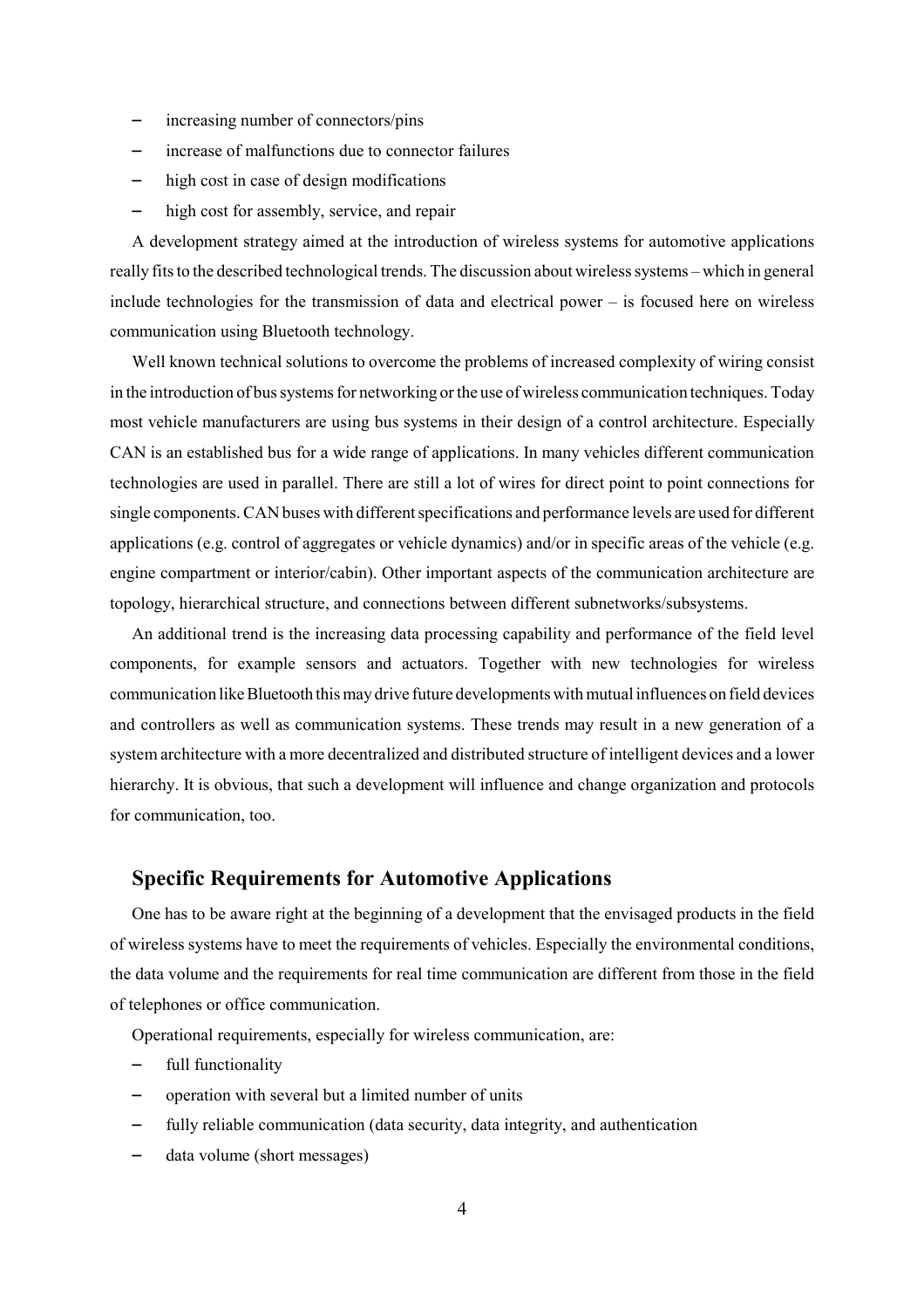- response time and cycle time for communication (real time performance)
- electromagnetic compatibility (EMC)
	- + inside and outside the vehicle
	- + for human beings and technical systems
- characteristics of onboard vehicle power supply (voltage, tolerances)
- worldwide certification.

The most important requirements concerning environmental conditions are temperature range, humidity, corrosion resistance, and resistance against mechanical vibrations and dirt/pollution. Further requirements are: operation in a limited area or within short distances (see EMC), easy-to-mount capability, low volume, low weight, compatibility with materials of surrounding parts, and design to cost.

For many automotive applications wireless systems could be the right answer to overcome some of the described difficulties. Probably not all the devices in a vehicle will communicate by means of wireless technologies in future. But an important progress may be achieved by the combination of bus communication using CAN with wireless communication using a modified Bluetooth technology.

# **Communication inside vehicles for control and monitoring tasks**

There is a wide field of potential applications for wireless communication for control and monitoring tasks inside a vehicle and in defined surroundings of a vehicle. Regarding these applications it may be helpful to distinguish different systems, different levels of control, and different phases of the product life cycle, for example development process, manufacturing and customer use. For this description the terms "single units" and "subsystems" of a vehicle are used. Examples of such single units and subsystems inside vehicles are shown in Fig. 2.

Single units are components at the field level which are more or less intelligent. In case of vehicles such single units are control units, devices for man-machine interfaces, sensor units, actuator units, lights, switches, and the like. On a higher control level there are several subsystems. Such subsystems may include several single units, especially sensor/actuator units and possibly a control unit and a local bus or network.

Additionally single units and subsystems can be distinguished by regarding the degree of freedom of motion during operation. There are subsystems without any degree of freedom of motion, for example engine, transmission, power train, suspension system, body control, brake, dash board, and roof module. For other subsystems or single units (e.g. door, sliding door, bonnet, seat, wheel/tire, steering module) a degree of freedom of motion is essential for operation. Especially for this group of subsystems it is important to design a simple interface (separation point) between the vehicle and the movable system.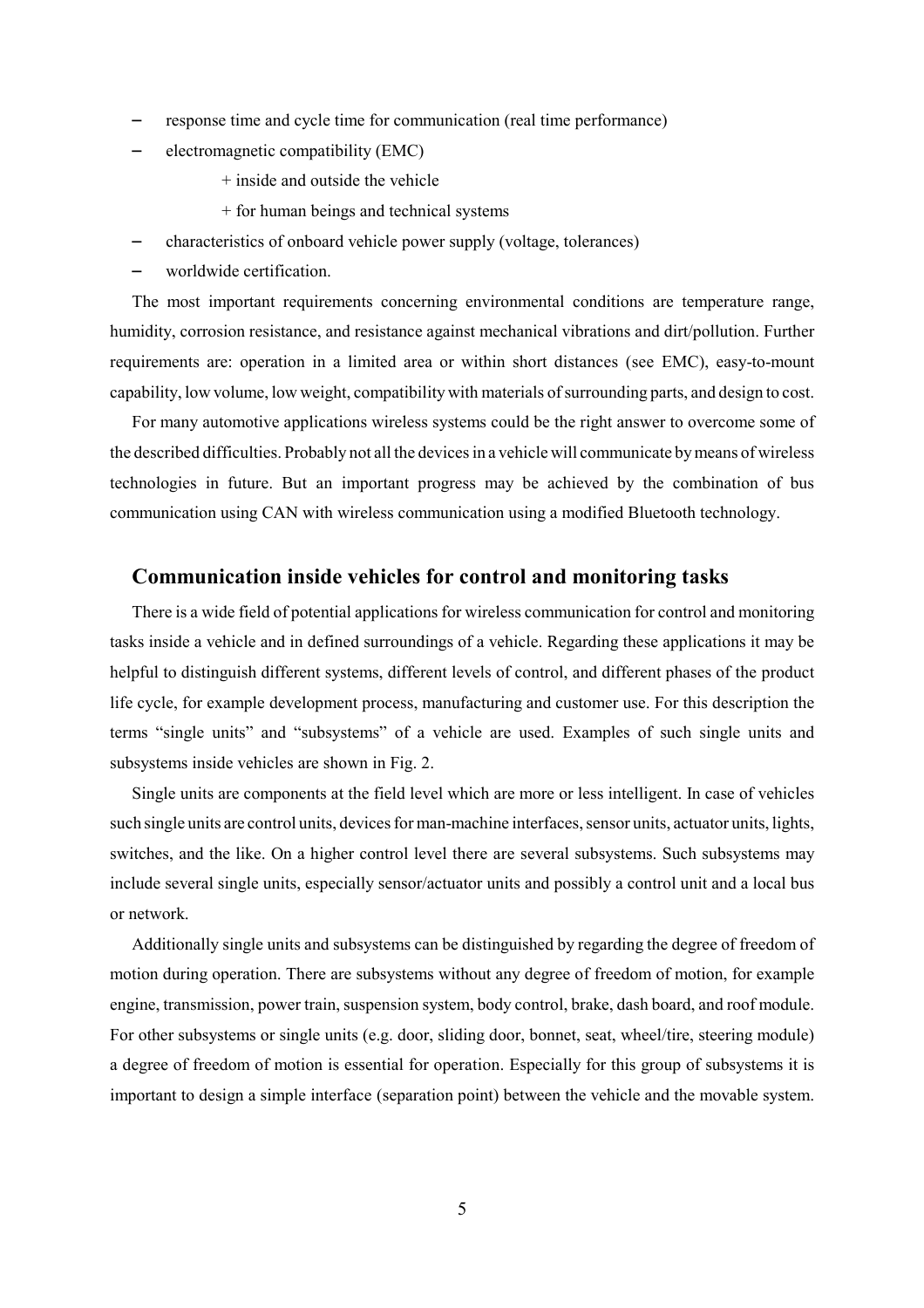

Fig. 2: Potential applications for wireless systems

This can be realized by using wireless technologies for the transmission of data and electrical power. Based on such a construction a door – for example – can be finally mounted only by fixing the mechanical parts of the interface (separation point) and without any handling of cables or connectors. By the help of wireless technologies it is possible to develop modular subsystems which are electrically autonomous. Such modular subsystems can be completely pre-assembled and tested in parallel to the assembly of the vehicle. The handling of these modules during testing and assembly is much easier, because no handling of wires and connectors is necessary. A wireless interface also increases the potential of automated assembly for these systems. For service, maintenance, and repair wireless interfaces are advantageous with respect to disassembly and assembly of such systems.

Another application for wireless systems are the flexible installation of customer specific devices (plug and play), for example a special display unit. Using a radio link for wireless communication would increase the flexibility with respect to the packaging of electronic units and the mechanical design. Other possibilities – especially for trucks – are to send load relevant data (status information, weight) from a sensor unit on the trailer to a base station in the truck cabin via a wireless data link. For other devices like portable computers for special tasks (electronic logbook) and portable operating units a wireless connection to a control unit in the cabin would be an advantage.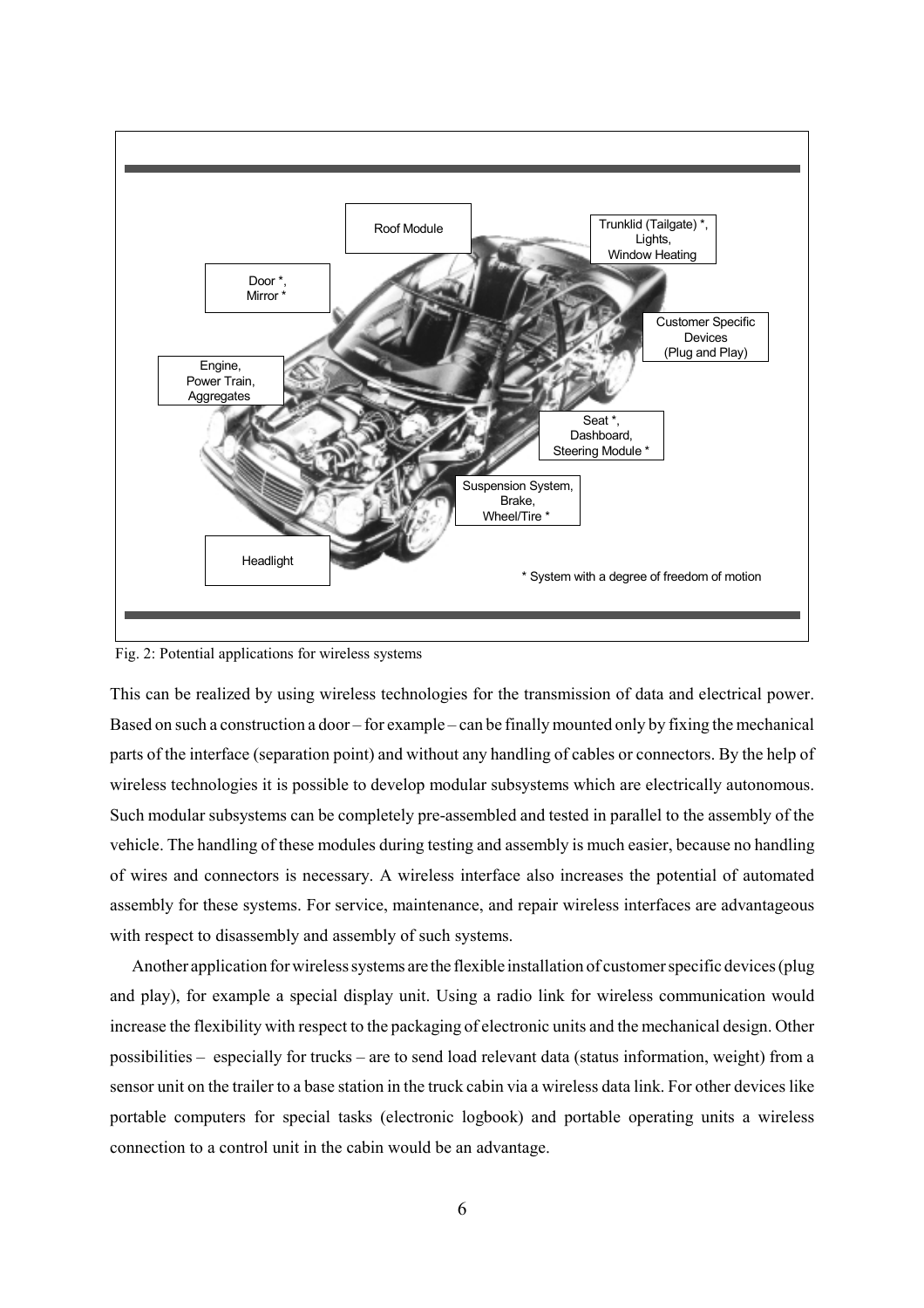# **Communication during production**

Using wireless communication between the product and the automation system of the production line could open a way to completely new functions in the production process. Such a product can be a vehicle or a complex aggregate like an engine, transmission or drive train. Depending on the step in the process – for example during final assembly of a vehicle – the vehicle controller and controllers of the production line are able to exchange status information both about the product and the process. Additionally data for testing or diagnosis may be sent from the vehicle to the production line. Wireless communication can also be used to download vehicle specific software from a production controller to the vehicle. In such a vision the intelligent vehicle which is equipped with a wireless communication link to the production line represents an active system in the overall production process. Of course in such a production environment a power supply for the systems inside the vehicle is necessary.

# **Communication during service**

Potential applications during service can easily be derived from the scenario for the production process described above. Wireless communication between the vehicle and a computer of the service station can be used to exchange status information and service specific information. This step may be supported by a preceding data exchange using telecommunication. Wireless communication in combination with a mobile service computer offers optimum flexibility to the service personnel. The mobile computer is connected to the computer of the service station as well as to the vehicle controller. During service all single units and subsystems of the vehicle are checked, functions are adjusted, and new sets of parameters or new versions of software are downloaded to the vehicle if necessary.

# **Requirements for a successful development process**

A successful development requires a good understanding of the envisaged product, the steps of the development process, and the different partners in this process. At first some issues of product design for wireless units are discussed.

The flexibility of wireless communication combined with low cost of standard products could lead to significant innovations for the networking of control units and other intelligent devices. That means, that it is not sufficient to concentrate development only on wireless communication interfaces. For the design of a wireless application unit (wireless subsystem, wireless single unit) it is necessary to consider the system architecture as well as the hardware and software. This is true for the application part and for the interfaces of such an application unit. Fig. 3 shows the general architecture of wireless application units, equipped with wireless information and power transmission. The wireless sensor unit is connected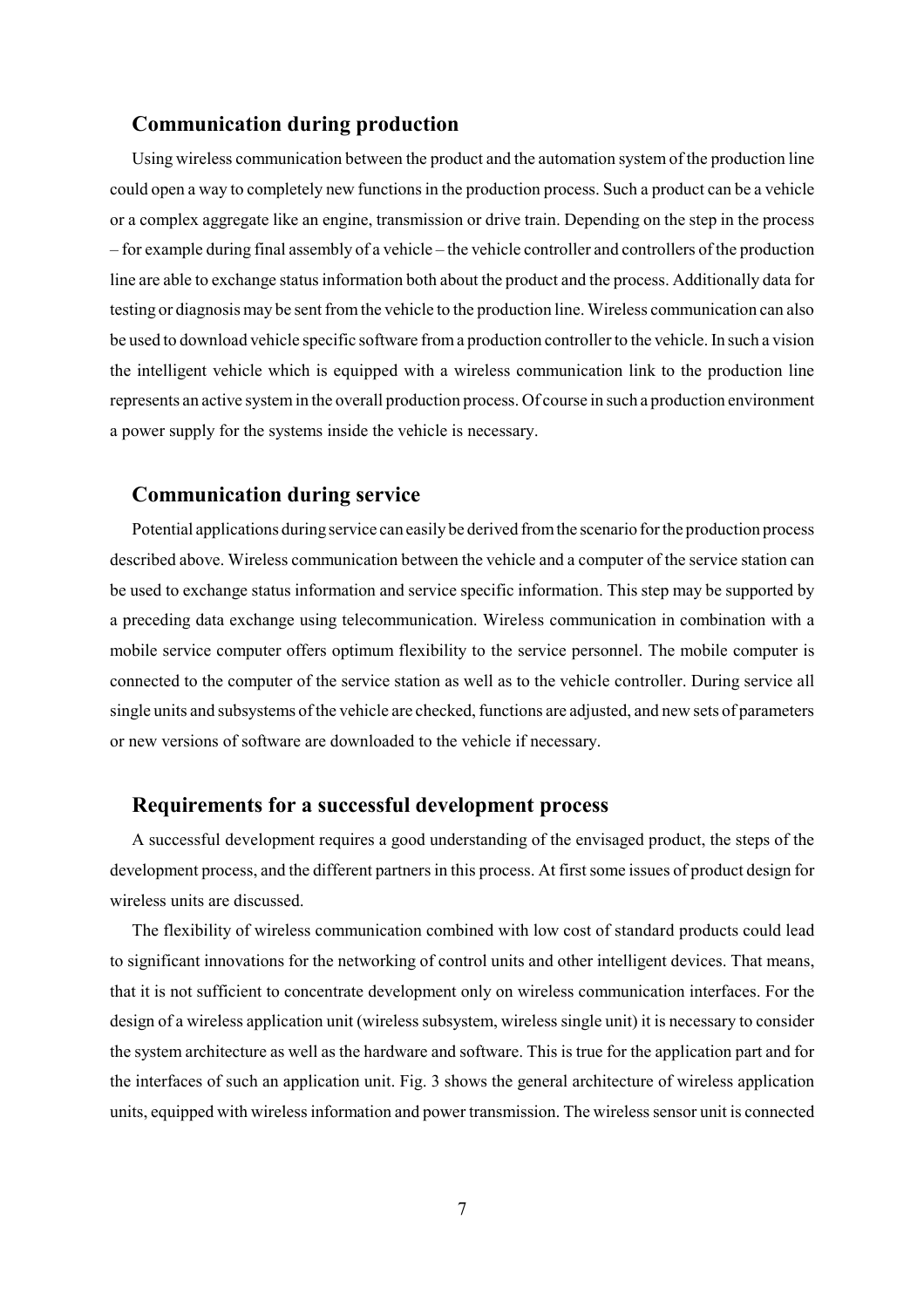

Fig. 3: Architecture of a wireless application unit with information and power transmission

to the wireless basic unit, which includes the control unit. These units are given as an example. The design of other wireless units (single units, subsystems) can be derived from this architecture.

In comparison to other wireless communication interfaces such as radio modules based on IEEE 802.11, telemetry modules, transponders, or other inductive systems Bluetooth seems to be a promising technical concept to meet the requirements described above. But several development steps are still necessary to set up wireless systems for automotive applications. It should be possible to realize a short reaction time for real time communication. There is a strong demand for a short settling time for system start up and after system brake down. A reliable connectivity is necessary anytime and anywhere, but only exclusively for a well defined number of devices. For the described technical tasks voice services are not needed. But perhaps it may be possible to increase the number of devices in a pico net. The discussion of these issues may lead to some modifications of Bluetooth protocol and software. Another issue is the integration of hardware and software for the Bluetooth interface and the technical system. Very important is the design of the radio antenna. Especially wave propagation in an automotive environment has to be investigated, because of the influences of reflections, shadowing, and multipath propagation.

Another design criterion is important regarding the feasibility of wireless application units (controller, sensor, actuator, subsystem) for automotive applications. It is the potential of standardization for such units. On the one hand standardization opens the chance to reduce the number of variants of a given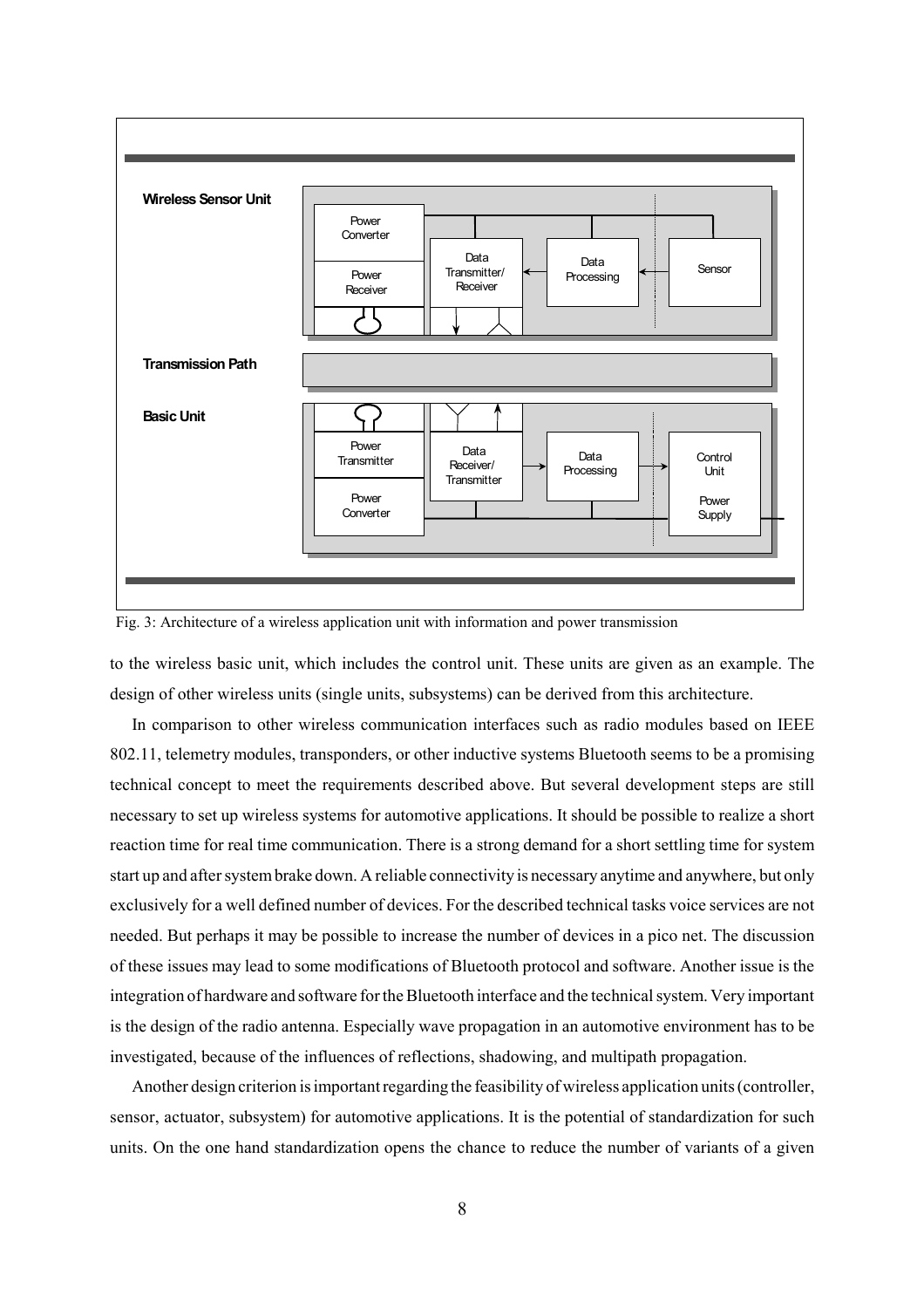component. The goal is to make such units applicable both for different applications within one vehicle and for different vehicles. On the other hand standardization is a possibility to reduce product cost. This is an important issue, because in general an electronic component for a wireless transmission unit is more expensive than a cable.

Important for the successful development is a good and efficient partnership between all suppliers in the supply chain and the end user. Considering Bluetooth as a new technology for various automotive applications suppliers are manufacturers of communication interfaces (based on Bluetooth) as well as manufacturers of sensors, actuators, and controllers. Other important suppliers are system integrators. The vehicle manufacturers are the end users in this chain.

On the way to the market of wireless communication systems for automotive applications the development of manufacturer specific solutions has to be avoided. According to the trend towards open system architectures with open communication structures it is necessary to develop wireless units with the characteristic of inter-operability. Therefore discussions about development strategies, standardization, and worldwide certification have to be established between all partners.

# **Architectures**

As we have seen in the previous part of the presentation, the future use of radio communication in cars spans over a wide range of applications from simple slow, neither time critical nor safety critical ones, to highspeed, time and safety critical ones. Bluetooth will cover a big part of this market, thanks to its flexibility and good real time performance.

The general trend today in vehicle developments is to carry an increasing number of information and control messages via serial busses. For technical information and machine control, the CAN (Controller Area Network) bus is dominating and this technology is developing rapidly. Thanks to the bus technology, the cable harness and amount of connectors can be reduced to a great extent. However, for many applications it would be nice to have a wireless connection to the CAN bus. This is a prime target for the Bluetooth technology and I will limit my presentation to discuss such applications.

## **CAN/Bluetooth basics**

CAN was developed to be a base for a highly reliable communication via a twisted pair of wires that could be applied from very simple tasks to advanced real time control. To achieve this goal, it is based on the principle that every node in a system simultaneously checks each bit transmitted on the bus. By this principle a row of problems like buss access, collision detection, data consistency, etc. are solved in an elegant way. However, the condition that every node should see the same bit at the same time requires a controlled wave propagation time. This is easily achieved in a wired system but hard to achieve in a wireless system. Therefore, any wireless transmissions in CAN systems have to be made via gateways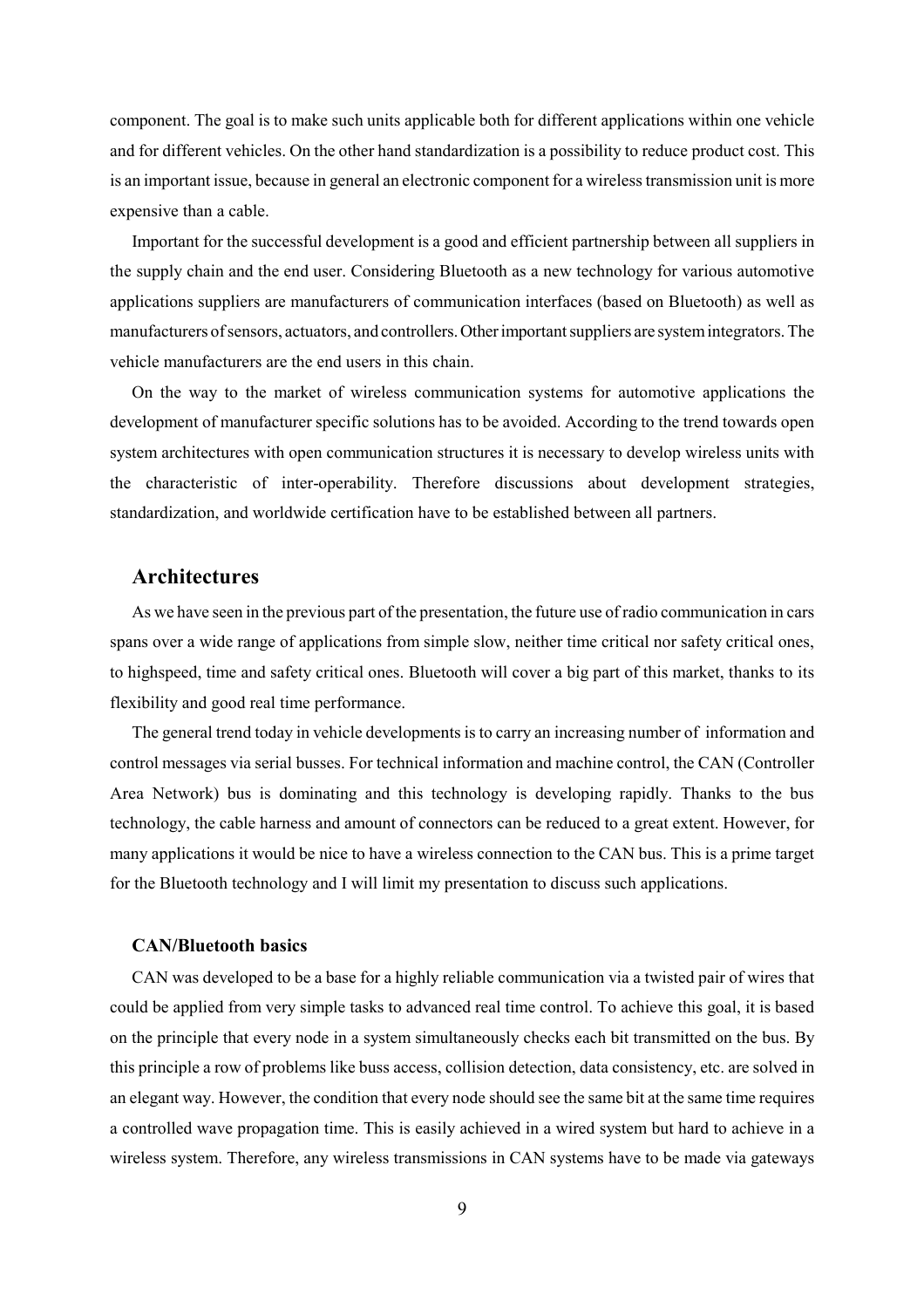and Bluetooth offers the best possibilities for this task among the available radio standards.

The service CAN offers can be summarized as correctly transceiving useful bit packages of a length from 11 up to 93 bits to all connected nodes at a bit rate from 10 Kbit/s up to 1 Mbit/s. As CAN only supports the low levels of a protocol, a Higher Layer Protocol (HLP) is always needed to form a complete protocol. In practice, every car or truck manufacturer has a proprietary one although SAE has defined one called J1939. More details about CAN can be found at http://www.kvaser.com/archive/edu/.

|                                      | <b>CAN</b>                  | Bluetooth                      |      |
|--------------------------------------|-----------------------------|--------------------------------|------|
| Raw bit rate (bit/s)                 | $10k - 1M$                  | 1M                             | $^+$ |
| Useful bit rate (bit/s)<br>protected | $2k - 581k$ (at 1Mbit/s)    | 64k, 723k                      | ┿    |
|                                      |                             |                                |      |
| Packet length                        | $0 - 8$ bytes plus 11 or 29 | 10, 20, 30 bytes (SCO)         |      |
| (overhead not included)              | bits                        | 17, 27, 29, 121, 183, 224, 339 |      |
|                                      |                             | bytes (ACL)                    |      |
| <b>Basic Transmission Method</b>     | <b>Broadcast</b>            | Point-to-Point via Master      |      |
| <b>Addressing Method</b>             | Message Identifier          | Source-Destination             |      |

Some comparisons:

From the comparison above it can be seen that there is a good match between the bit rates and that some Bluetooth packets seem to be suitable for transporting CAN messages. There is a mismatch in the transmission and addressing methods. This indicates that a CAN/Bluetooth gateway lends itself to a pointto-point cable stretcher but not to a network replacement. In fig. 4 below, we have a CAN/Bluetooth



Fig. 4: Simple CAN/Bluetooth link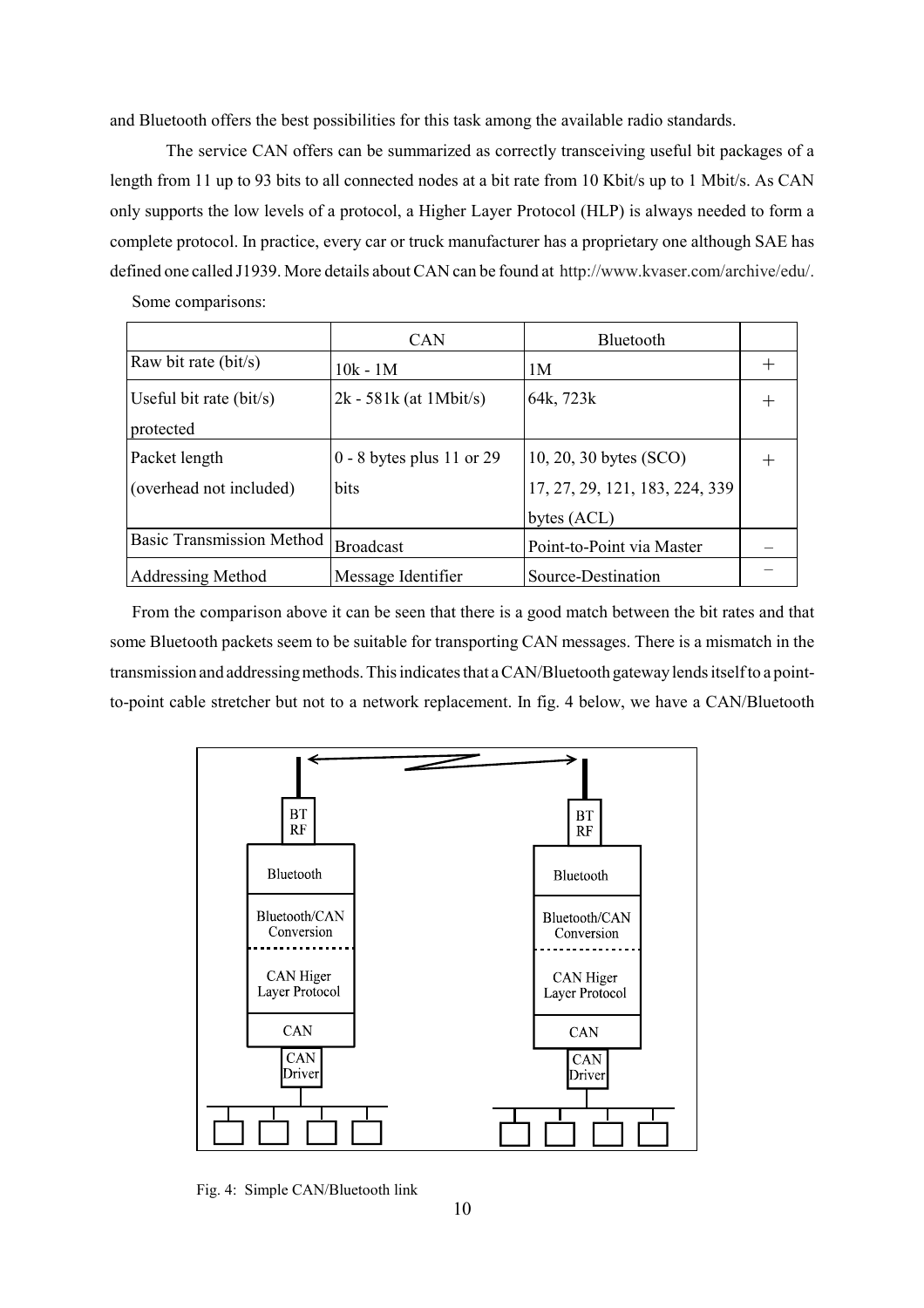gateway used as a cable stretcher. The CAN network is divided into two separate networks and the inherent data consistency feature in CAN is then lost. A message in the left part is accepted by all nodes before it is transmitted to the right side. The nodes on the right side will get the message later and it might even be corrupted .The CAN higher layer protocol has to be adjusted to take care of this problem .As the error checking in CAN is made in a bit-by-bit fashion, it makes no sense to use this for the wireless transmission. The CAN message is picked up in the gateway node and warped up in a Bluetooth protected package. The Bluetooth protection will replace the CAN protection mechanisms and thus most of the CAN overhead is deleted when a message is wrapped up into a Bluetooth message. The CAN overhead will be recreated by the CAN Controller when it is transmitted on the other side. The optimum Bluetooth package type to be used is depending on the transmission rate, direction and allowed latency time of the CAN messages. This has also to be solved by the CAN higher layer protocol.

| Expected performance in an undisturbed environment |                                              |          |                          |                         |          |                      |  |  |
|----------------------------------------------------|----------------------------------------------|----------|--------------------------|-------------------------|----------|----------------------|--|--|
| Package type                                       | Number of full<br>CAN messages<br>$1$ Mbit/s |          | Max Latency<br>time (ms) | $%$ of CAN<br>bandwidth |          | Direction            |  |  |
|                                                    | Std                                          | Ext      |                          | Std                     | Ext      |                      |  |  |
| HV1 (SCO)                                          | 1                                            | $\theta$ | 1.25                     | 11                      | $\theta$ | <b>Bidirectional</b> |  |  |
| HV2 (SCO)                                          | 2                                            | 1        | 5                        | 5                       | 3        | <b>Bidirectional</b> |  |  |
| DM1 (ACL)                                          |                                              |          | 1.25                     | 11                      | 14       | <b>Bidirectional</b> |  |  |
| DH1 (ACL)                                          | 2                                            | 2        | 1.25                     | 22                      | 28       | <b>Bidirectional</b> |  |  |
| $DM3$ (ACL)                                        | 12                                           | 10       | 2.5                      | 67                      | 67       | One-way              |  |  |
| DH3 (ACL)                                          | 19                                           | 15       | 2.5                      | 100                     | 100      | One-way              |  |  |
| DM5 (ACL)                                          | 23                                           | 19       | 3.75                     | 85                      | 82       | One-way              |  |  |
| DH5 (ACL)                                          | 36                                           | 29       | 3.75                     | 133                     | 126      | One-way              |  |  |

Expected performance for a gateway is shown below:

The figures above can be seen as a rough estimation of the performance. The packet type to be used is depending on the nature of the communication and the environment. The performance can be increased by compression of the CAN messages when it is wrapped up into Bluetooth packets. The final performance depends on the CAN higher layer protocol. Currently no CAN higher layer protocol supports Bluetooth, but at least CAN Kingdom will soon have a Bluetooth support.

## **Applications**

There are basically three types of applications:

- Open connection to a Human-Machine Interface
- Proprietary connection to an HMI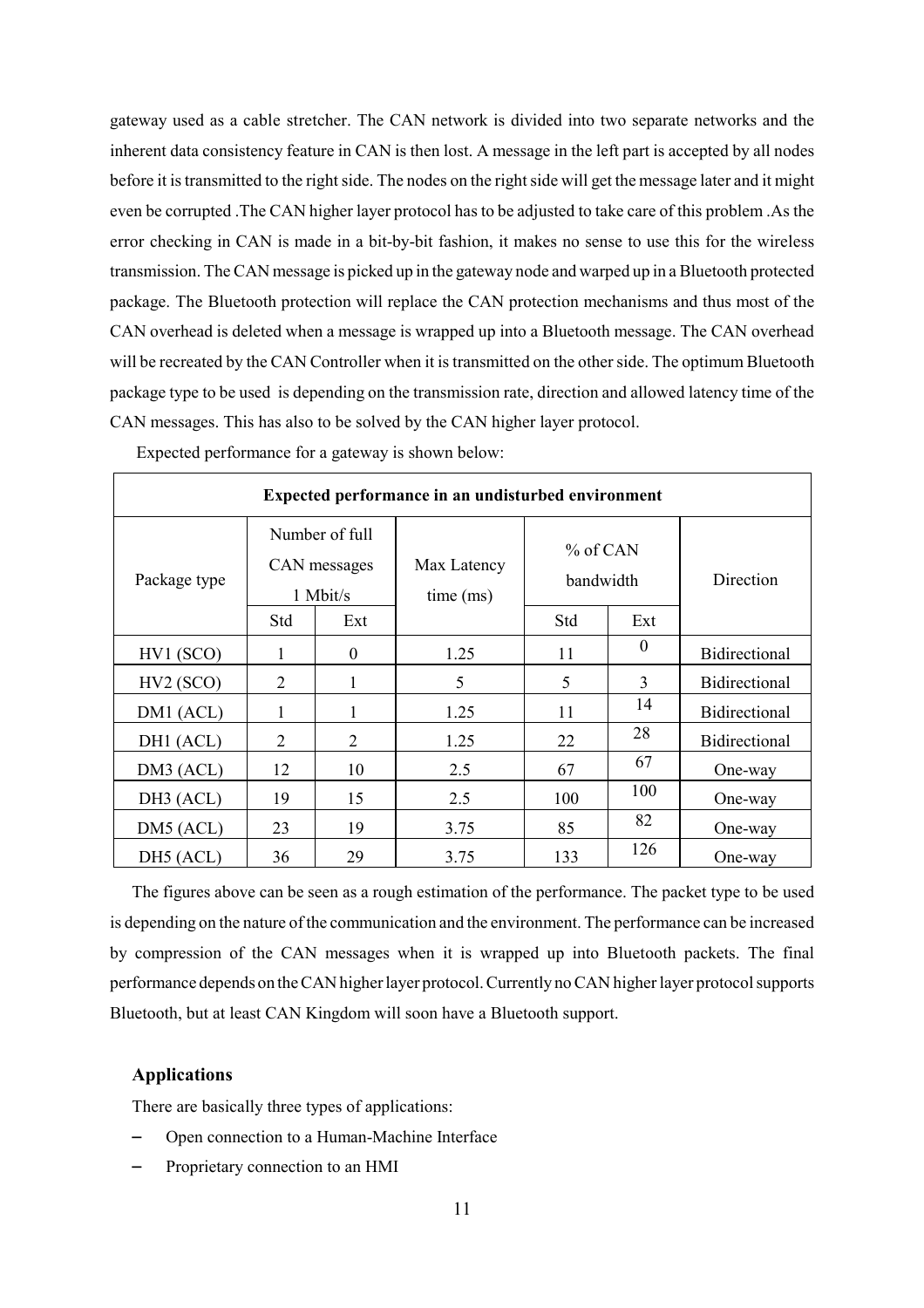Proprietary Machine-Machine connections

### **Open HMI connection**

This type of connection will probably use standard Bluetooth equipment. An obvious application would be for legislated emission control tools (On/Board Diagnostics OBD) but this will take some years to happen. Legislative and standards committee work tend to move slowly. The architectural requirements are simple and straight forward: A point-to-point connection with no real-time or safety demands.

#### **Proprietary HMI connection**

The first applications on the market will be based on proprietary HMI connections. The car node will be specified and produced for each car manufacturer, but the HMI will, in most cases, be based on high volume Bluetooth laptops or palmtops. The first applications will be non-time critical as diagnostics, code downloads, etc. and safety issues will be taken care of by the CAN higher layer protocol. Gradually we will see more time critical applications appear.

#### **Proprietary Machine/Machine connections**

An example on Machine/Machine connections is shown below. Flexible cables in cars are often a source of problems. Electronic units in the steering wheel, the doors, the seats, the roof are all candidates for Bluetooth technology. Already today, most cars have more than one CAN network and the trend is that the car of tomorrow will have five or six CAN networks, all connected to each other by gateways. Some of these connections might be Bluetooth links. A connection between CAN systems in the front and the back of the car, as well as standalone units, is shown in fig. 5.



Fig. 5: Machine-Machine connections in a car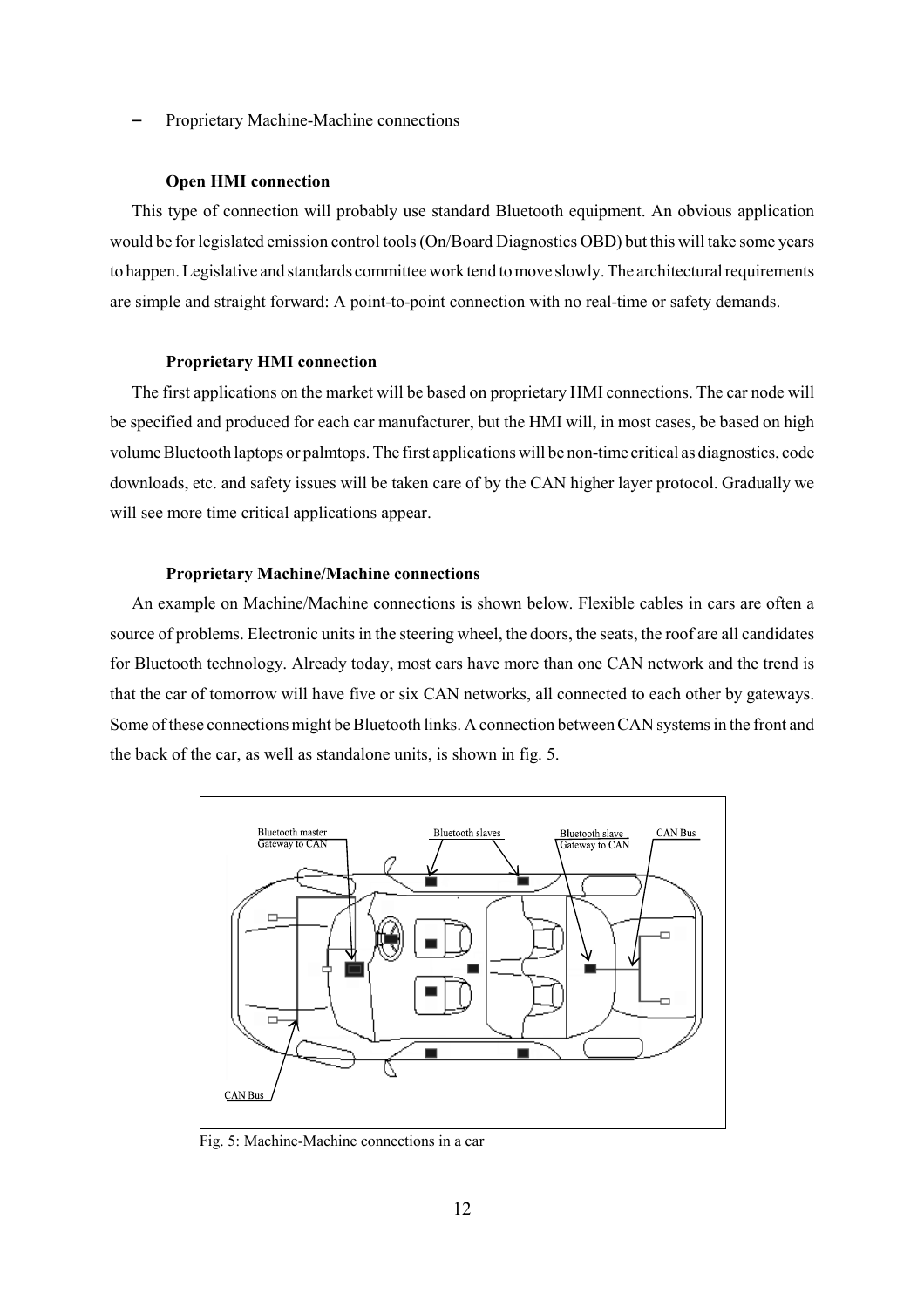A further application for Bluetooth is in instruments. Dashboards could be easily customized if the instruments are designed as units with an LCD and a Bluetooth module. In this case we have very short distances, from a few centimeters up to say 50 cm.

The cases above can be handled by standard Bluetooth piconets, although the limit of seven slaves might be a drawback. However, the connections are predefined and no node in the system will ever take part in any other Bluetooth communication. On the



Fig. 6: Bluetooth instruments for dashboards

contrary, this communication should interfere as little as possible with any other Bluetooth application in the car compartment. Antenna arrangements and output power have to be fine-tuned to the application.

The applications shown are not time critical for Bluetooth, but time critical applications, integrated with CAN systems, can be envisaged as well. There will be a need for simplified MAC layers providing only a subset of the Bluetooth standard, optimized for integration into advanced CAN networks. As CAN soon will support TDMA networks, there will be a need to synchronize the clocks in the CAN and Bluetooth nodes. Perhaps we will see a new protocol for Machine/Machine applications based on a combined CAN/Bluetooth technology.

## **Connection establishment**

In the connection establishment, there is a great difference between the "ordinary" Bluetooth concept and the requirements for technical automotive applications. The main applications for Bluetooth is to connect standard devices like mobile phones, PCs, printers, keyboards etc. to ad hoc networks. In most cases, the manufacturer of such items can leave it to the end user to decide which items should be connected and how they transfer messages. For automotive applications, it is a bit different. A connected device must not interfere with the ordinary CAN traffic in an unpredicted way. A disturbed CAN traffic in the control system of a vehicle may lead to a severe accident.

As an example of a common application, we will study a Bluetooth connection between a service tool and the control system of a vehicle. Today service tools are connected directly to the CAN network of the vehicle by a cable, so in this case the Bluetooth link would be a pure cable replacement. However, the physical cable is a safeguard against unwanted connections. When you are driving your vehicle, you can be sure that no one can manipulate the CAN system but f the connection is wireless, someone just being in the vicinity of your vehicle might have the possibility to interact with the control system of the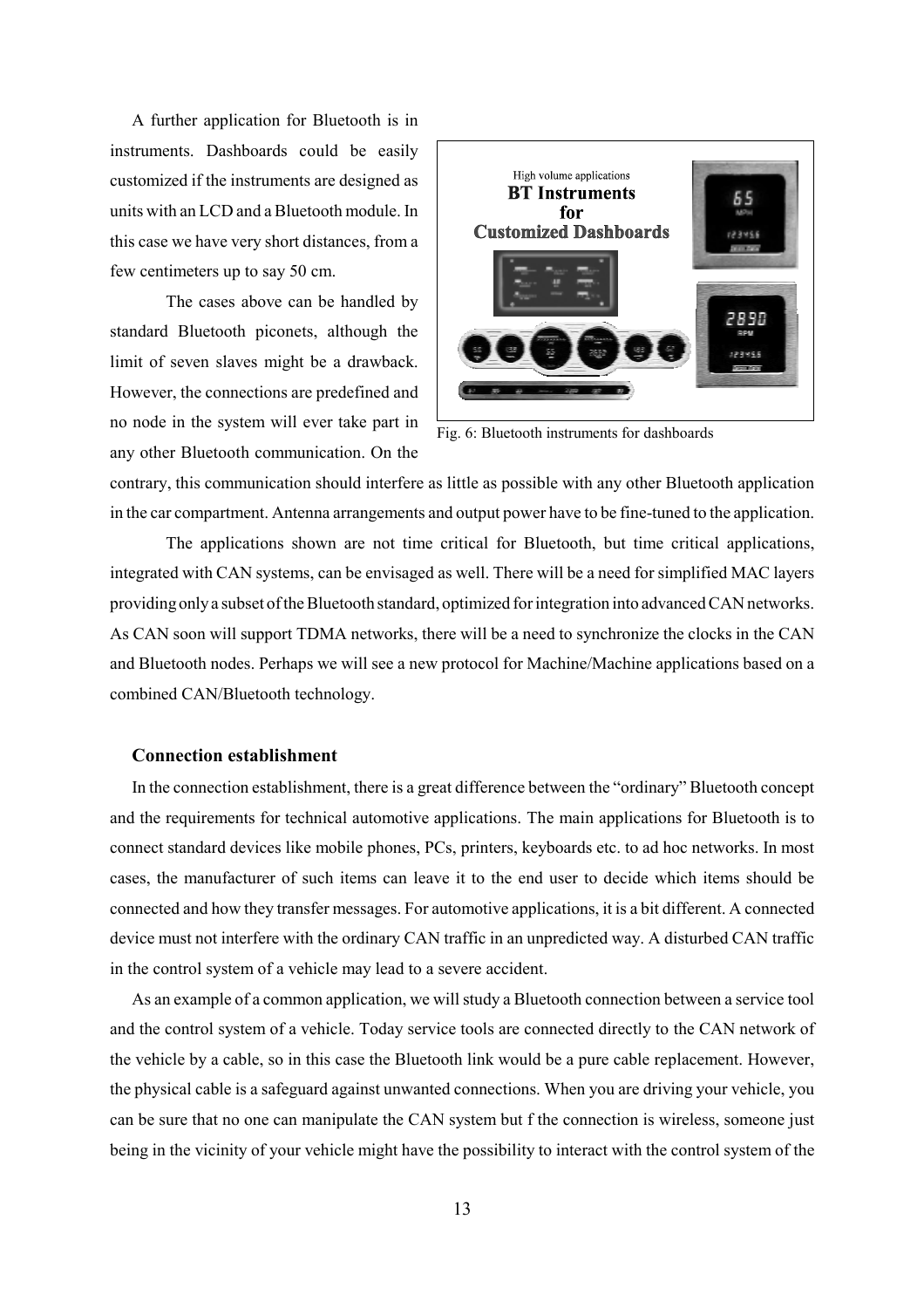vehicle. This cannot be tolerated.

 With a wired connection, you are always sure that you are connected to the right vehicle. That is not obviously the case with a radio connection when there are several vehicles nearby. So we have to solve at least two problems:

- The vehicle has to be in control of the CAN bus traffic
- The service tool has to establish connection with the right vehicle

Bluetooth has got several means to solve the problem but, as several solutions is at hand, most probably each car or truck manufacturer would develop a proprietary solution. Another way to solve the problem, that might be generally accepted, is to establish a connection in two steps. First a simple Bluetooth point-to-point connection is made independently of CAN. When this is successfully done, CAN messages are wrapped up in Bluetooth messages and a second handshaking is made on the CAN level. The Bluetooth connection can then be treated as a transparent layer in the communication. Any authentication or safety problems are solved at the CAN level. A suitable architecture is shown in fig.7.



Fig. 7: Architecture of a connection between a CAN tool and a CAN system via a Bluetooth link

The steps could be as follows:

- 1. The Bluetooth software (BT-SW) in the tool initiates an inquiry
- 2. The BT-SW in the Bluetooth/CAN gateways in cars within reach responds to the inquiry
- 3. The tool presents any Bluetooth units within reach to the operator

The user-friendly names appears on the screen, e.g., as brand of the vehicle and its registration plate number

4. The operator selects the car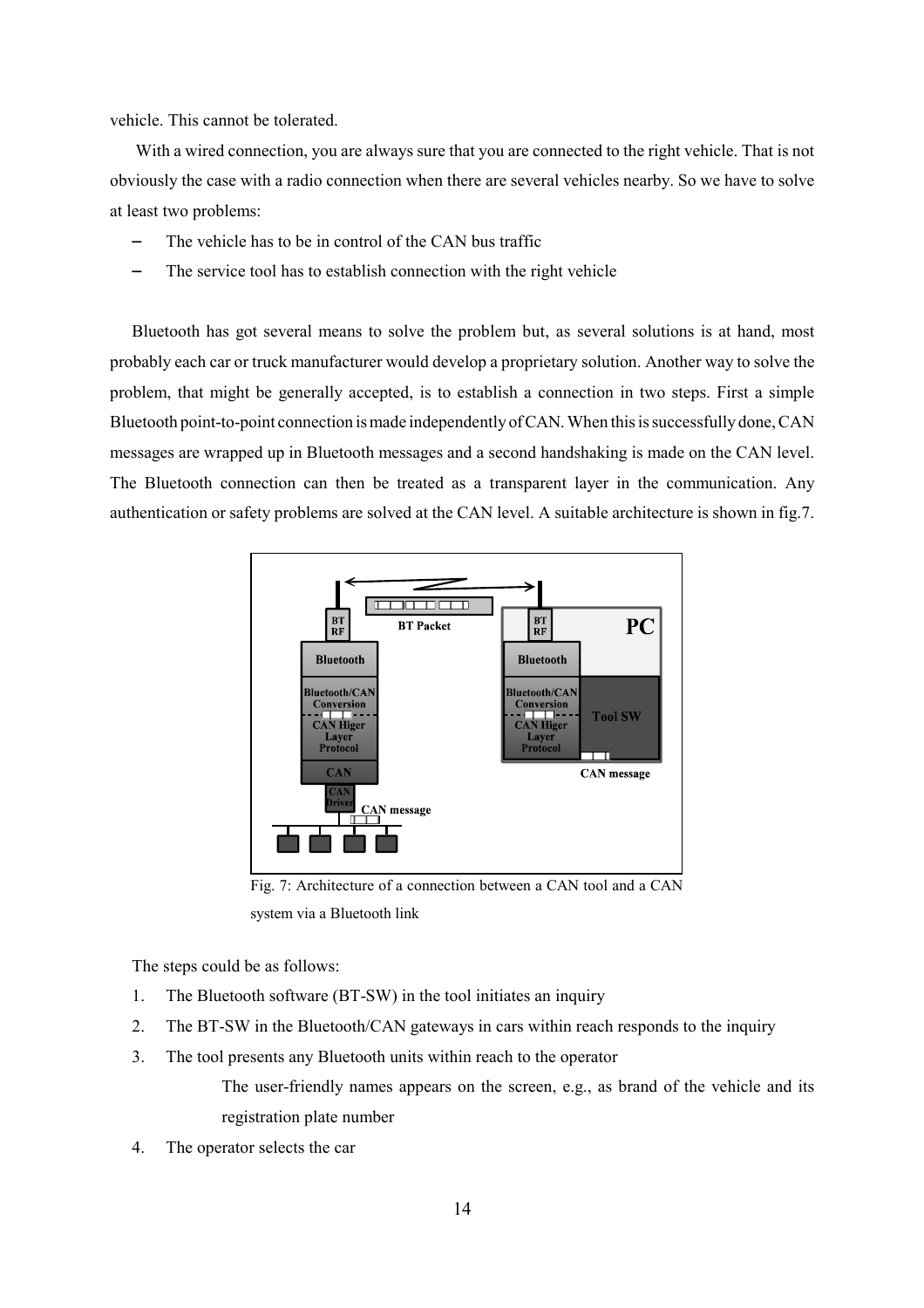5. The tool and the vehicle establish a paired connection

*The steps 1 - 5 above are made entirely at the Bluetooth level*

- 6. The BT-SW in the selected vehicle makes a "Connection Request" to the CAN-SW in the gateway
- 7. The CAN-SW transmits a CAN message "BT connection request" on the CAN bus
- 8. The system ECU on the CAN bus responds with a CAN message that any authorized tool will understand. This is very much the same as a tool directly connected to the can bus would receive.
- 9. The CAN-SW in the gateway picks up the CAN message and forward it to the BT-SW
- 10. The BT-SW wraps it up into a Bluetooth message and transmits it
- 11. The tool receives the message, the BT-SW unwraps the CAN message and hands it over to the CAN-SW.
- 12. The CAN-SW responds to the received message by another CAN message according to the CAN higher layer protocol used and hands it over to the BT-SW.
- 13. The BT-SW wraps it up into a BT message and transmits it to the gateway.
- 14. The CAN communication can now proceed via the Bluetooth link that acts fully transparently.



Fig. 8: Connection establishment between a tool and a CAN system in a truck

With a procedure like this, we have established a simple but safe Bluetooth link between a service tool